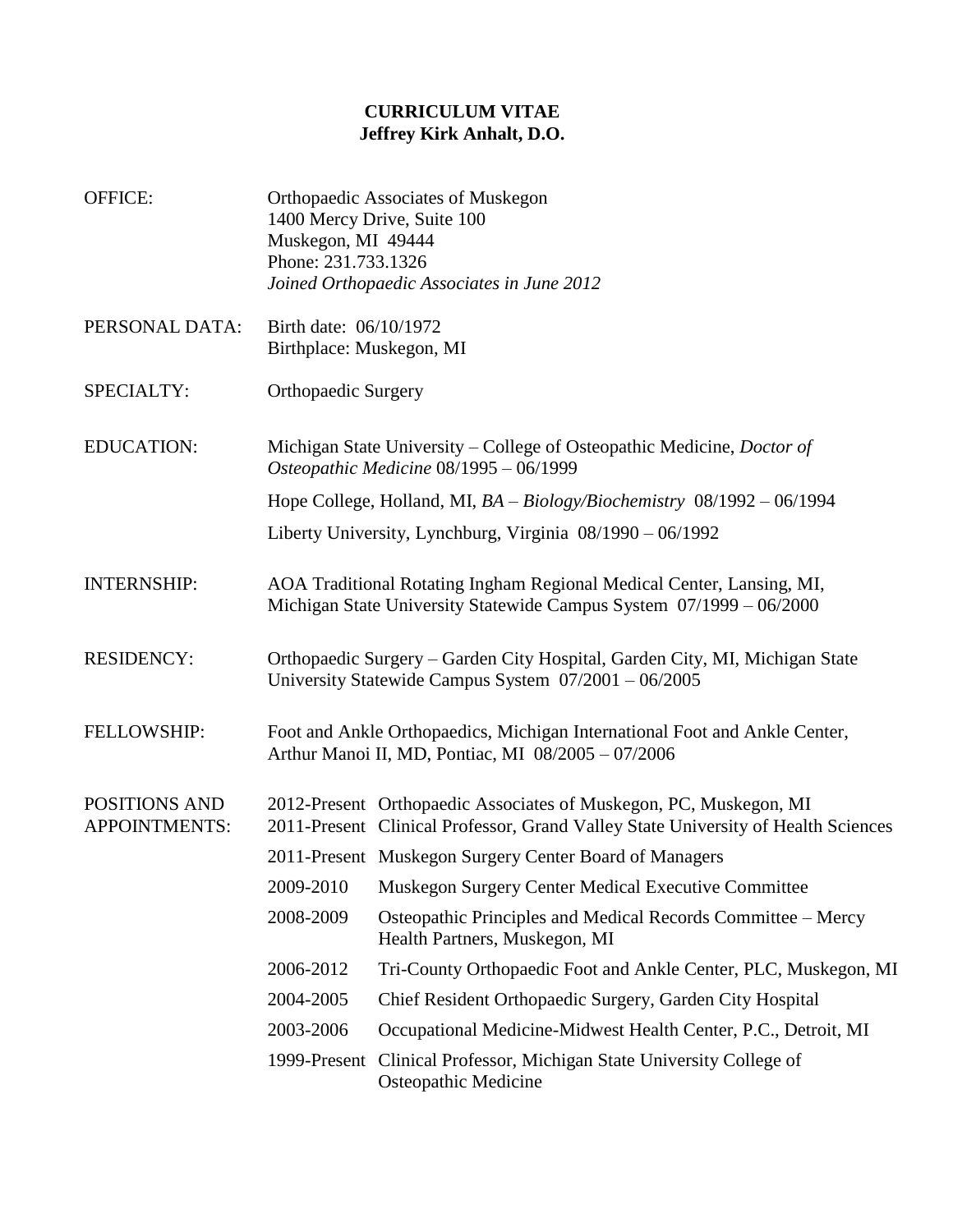| PROFESSIONAL<br>LICENSING:                                  | State of Michigan – Osteopathic Physician                                                                                                                                                                                                                                                                                                                                                                             |
|-------------------------------------------------------------|-----------------------------------------------------------------------------------------------------------------------------------------------------------------------------------------------------------------------------------------------------------------------------------------------------------------------------------------------------------------------------------------------------------------------|
|                                                             | State of Michigan - Controlled Substance License/DEA                                                                                                                                                                                                                                                                                                                                                                  |
| <b>HOSPITAL</b><br>PRIVILEGES:                              | 2009-Present Muskegon Surgery Center, Muskegon, MI                                                                                                                                                                                                                                                                                                                                                                    |
|                                                             | 2006-Present Mercy General Health Partners, Muskegon, MI                                                                                                                                                                                                                                                                                                                                                              |
|                                                             | 2006-Present Hackley Hospital, Muskegon, MI                                                                                                                                                                                                                                                                                                                                                                           |
| <b>RECOGNITION:</b>                                         | People's Choice 4 Star Recognition Award, 2012                                                                                                                                                                                                                                                                                                                                                                        |
|                                                             | People's Choice 4 Star Recognition Award, 2011                                                                                                                                                                                                                                                                                                                                                                        |
|                                                             | People's Choice 4 Star Recognition Award, 2010                                                                                                                                                                                                                                                                                                                                                                        |
|                                                             | People's Choice 4 Star Recognition Award, 2009                                                                                                                                                                                                                                                                                                                                                                        |
|                                                             | People's Choice 4 Star Recognition Award, 2008                                                                                                                                                                                                                                                                                                                                                                        |
| PROFESSIONAL<br><b>ASSOCIATIONS/</b><br><b>MEMBERSHIPS:</b> | American Orthopedic Foot and Ankle Society                                                                                                                                                                                                                                                                                                                                                                            |
|                                                             | American Academy of Orthopaedic Surgeons                                                                                                                                                                                                                                                                                                                                                                              |
|                                                             | American Osteopathic Academy of Orthopaedics                                                                                                                                                                                                                                                                                                                                                                          |
|                                                             | American Osteopathic Association                                                                                                                                                                                                                                                                                                                                                                                      |
|                                                             | American Osteopathic Board of Orthopedic Surgeons                                                                                                                                                                                                                                                                                                                                                                     |
|                                                             | Michigan Association of Osteopathic Physicians and Surgeons                                                                                                                                                                                                                                                                                                                                                           |
|                                                             | Michigan Orthopedic Society                                                                                                                                                                                                                                                                                                                                                                                           |
| PROFESSIONAL<br><b>INTERESTS AND</b><br><b>ACTIVITIES:</b>  | <b>Presentations</b>                                                                                                                                                                                                                                                                                                                                                                                                  |
|                                                             | An Overload of History. Jeffrey Anhalt, DO, Tri-County Foot and Ankle Center,<br>PLC, Family Medicine Education Day, The Johnson Center @ Cleary University,<br>Howell, MI; October 1, 2014                                                                                                                                                                                                                           |
|                                                             | Hinged Implants in Total Knee Arthroplasty, The Challenge of Severe<br>Ligamentous Instability. Goodman FG, Anhalt JK, Mesko JW, Knight DF.<br>Reardon Hand Society Meetings; September, 2000.                                                                                                                                                                                                                        |
|                                                             | Intramedullary Nailing versus Percutaneous Locked Plating of Proximal Tibia<br>Fractures: Radiographic Analysis of Accuracy of Reduction and Stability of<br>Fixation. Eric M. Lindvall, DO; Henry C. Sagi, MD; Jeffrey Anhalt, DO;<br>Thomas G. DiPasquale, DO; George J. Haidukewych, MD; Dolfi<br>Herscovici, Jr., DO; Roy Sanders, MD; (n-all authors) Tampa General<br>Hospital, Tampa, Florida, USA; OTA, 2005. |
|                                                             | Outcomes of Surgical Intervention for Peroneal Tendon Pathology Jeffrey                                                                                                                                                                                                                                                                                                                                               |

2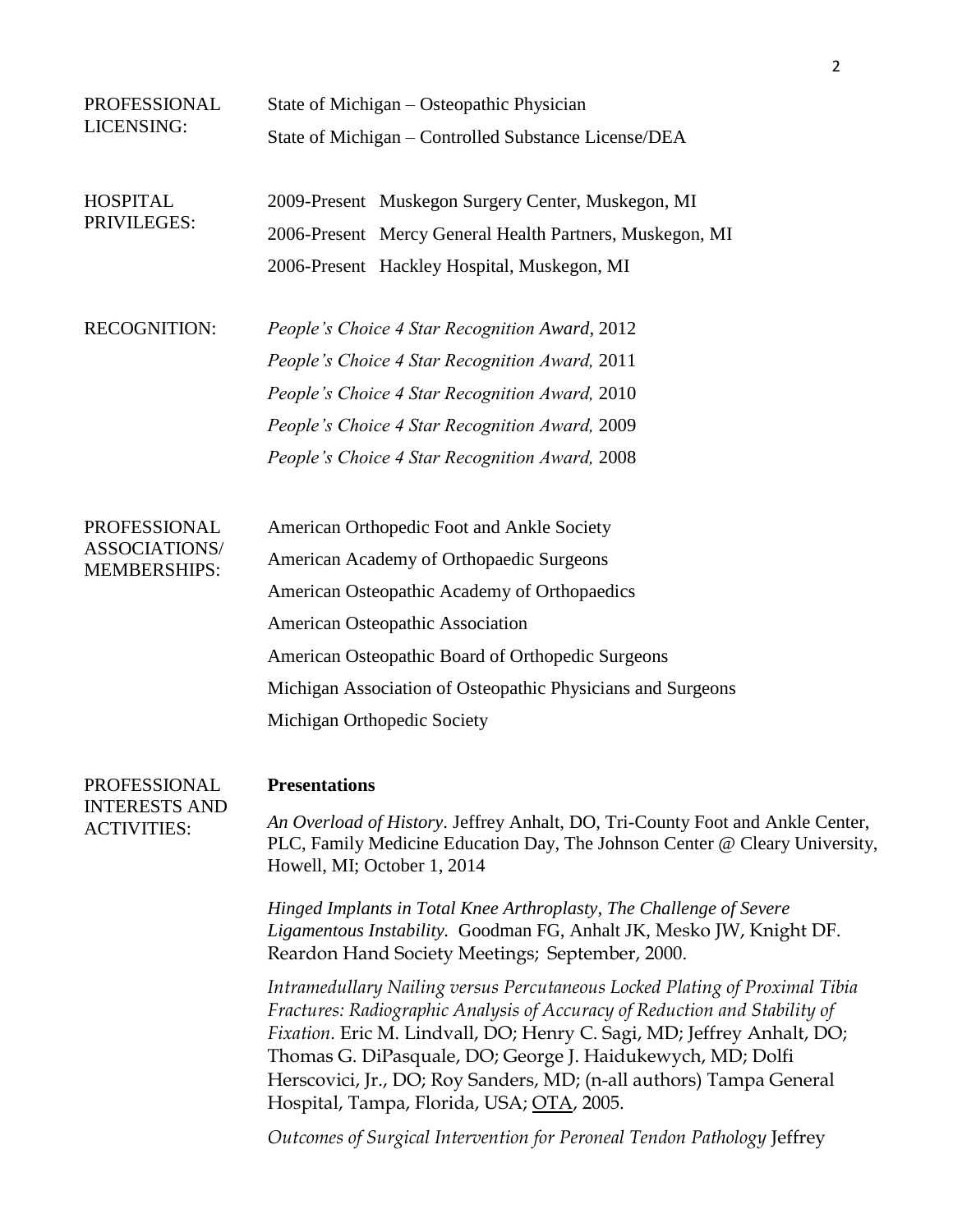Anhalt, DO; Masoud Ghalambor, MD; Arthur Manoli II, MD; Michigan International Foot and Ankle Center, Pontiac, MI, USA; MOS, June, 2006.

*Pediatric and Adult Cavus Foot.* Jeffrey Anhalt, DO; Tri-County Orthopedic Foot and Ankle Center, PLC, Muskegon, MI, USA; West Michigan Osteopathic Association, September 16, 2006.

*Stepping on a Tack – Recognizing and Treating Foot and Ankle Injuries in the Primary Care Setting* Jeffrey K. Anhalt DO; Tri-County Orthopedic Foot and Ankle Center, PLC, Muskegon, MI, USA; Primary Care Update, December 12, 2007.

*Slow Feet, Quick Feet, Trick Feet, Sick Feet.* Jeffrey K Anhalt , DO; Tri-County Orthopedic Foot and Ankle Center. Hackley Hospital Lunch With a Doctor. March 8, 2007.

*Quality Orthopedics in Togo, West Africa* Jeffrey K. Anhalt, DO, Daniel J. Fett, DO; Tri-County Orthopedics, PLC, Muskegon, MI, USA; Combined Meeting Muskegon County Medical Society and West Michigan Osteopathic Association, November 11, 2008.

*Achilles Tendinopathy, Trends in Surgical Management.* Jeffrey K Anhalt, DO; Tri-County Orthopedic Foot and Ankle Center, PLC, Muskegon, MI; AOAO Post- Graduate Seminar, Las Vegas, NV, May, 2009.

*Lisfranc: Diary of an Injury Spectrum.* Jeffrey K Anhalt, DO; Tri-County Orthopedic Foot and Ankle Center, PLC, Muskegon, MI; Fall Kaleidoscope: CME For Osteopathic Physicians, East Lansing, MI, September 11, 2009.

*Achilles Tendinopathy.* Jeffrey K Anhalt, DO; Tri-County Orthopedic Foot and Ankle Center, PLC, Muskegon, MI. Michigan State University SCS, East Lansing, MI, April 2010

*The Diabetic Foot, A Biomechanical Approach*. Jeffrey K Anhalt, DO; Tri-County Orthopedic Foot and Ankle Center, PLC, Muskegon, MI; Primary Care Update, Muskegon, MI, March 23, 2011

*Ankle Arthroscopy, an Anatomic Approach.* Jeffrey K. Anhalt, DO; Tri-County Orthopedics, Michigan State University SCS, East Lansing, MI, January 2012

## **Posters**

*Symptomatic Lesions Associated with an Asymptomatic Osteochondral Defect of the Talus.* Masoud Ghalambor, MD*,* Jeffrey Anhalt, DO*,* Margaret Chilvers, MD*,* Arthur Manoli II, MD; Michigan International Foot and Ankle Center, Pontiac, MI, USA; MOS, June, 2006.